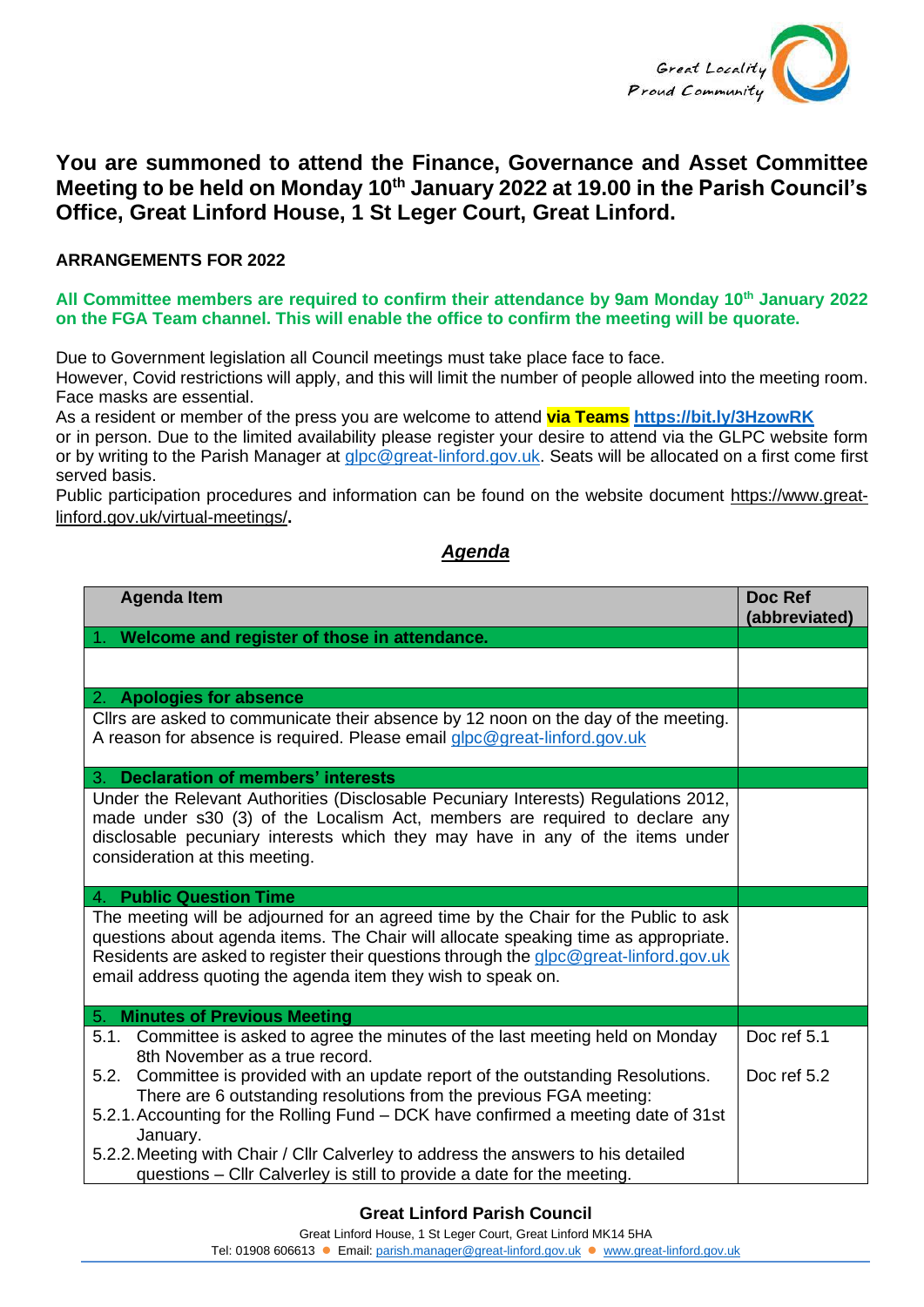

|              | <b>Agenda Item</b>                                                                                                                                                                                                                                                                                                                                                                                                                                                                                                                                                                                                                                                                                                                                                                                                                                                                                                                                                                                                                                                                                                                                                               | Doc Ref<br>(abbreviated)   |
|--------------|----------------------------------------------------------------------------------------------------------------------------------------------------------------------------------------------------------------------------------------------------------------------------------------------------------------------------------------------------------------------------------------------------------------------------------------------------------------------------------------------------------------------------------------------------------------------------------------------------------------------------------------------------------------------------------------------------------------------------------------------------------------------------------------------------------------------------------------------------------------------------------------------------------------------------------------------------------------------------------------------------------------------------------------------------------------------------------------------------------------------------------------------------------------------------------|----------------------------|
|              | 5.2.3. Meeting to review insurance policy for 22/23 - RFO proposes a meeting date<br>of 1 <sup>st</sup> March where a detailed report will be presented to the working group for<br>their consideration.<br>5.2.4. Cllr Kupczyk to undertake a review into utilisation and profitability of the<br>facilities GLPC manage and to make proposals to maximise the income of<br>each area - Deadline for completion to be set with TOR.<br>5.2.5. Cllr Nixon to lead a group to give a clearer vision and project priority for the<br>rolling fund to review the workbook and redefine the forward vision to prioritise<br>the delivery of current and future projects. Cllr Kupczyk agreed to be a<br>member of this working group.<br>5.2.6. Cllr Nixon to review the risk register.<br>Parish Manager recommends the FGA members review the risk register as<br>previously presented and accepts that all risks are identified and mitigation of<br>those risks are acceptable to FGA where appropriate. FGA to confirm<br>agreement of next steps.<br>This is a requirement of the Practitioners Guide 2021 and relates to<br>Assertation 5 on the Annual Governance Statement. |                            |
|              | 6. Fees and Charges 2022-23                                                                                                                                                                                                                                                                                                                                                                                                                                                                                                                                                                                                                                                                                                                                                                                                                                                                                                                                                                                                                                                                                                                                                      |                            |
| 6.1.<br>6.2. | Income fees and charges. As previously agreed, all facility and service<br>charges are increased by the September CPI rate. It is recommended that this<br>year the CPI rate of 3.1% is applied to all charges. Last year Council kept the<br>room hiring charges the same.<br>Charging Structure for Events on Parish Land. FGA members are asked to<br>consider the previous charging structure and agree to the recommended<br>changes.                                                                                                                                                                                                                                                                                                                                                                                                                                                                                                                                                                                                                                                                                                                                       | Doc ref 6.1<br>Doc ref 6.2 |
|              |                                                                                                                                                                                                                                                                                                                                                                                                                                                                                                                                                                                                                                                                                                                                                                                                                                                                                                                                                                                                                                                                                                                                                                                  |                            |
|              | <b>Interim Audit Report</b><br>7.1. FGA is asked to review the Interim Audit Report attached and the RFO<br>comments.                                                                                                                                                                                                                                                                                                                                                                                                                                                                                                                                                                                                                                                                                                                                                                                                                                                                                                                                                                                                                                                            | Doc ref 7.1                |
|              | 8. 3 <sup>rd</sup> Quarter Report                                                                                                                                                                                                                                                                                                                                                                                                                                                                                                                                                                                                                                                                                                                                                                                                                                                                                                                                                                                                                                                                                                                                                |                            |
| 8.2.         | 8.1. As required by the Financial Regulations a report is provided. Committee are<br>asked to review and agree the report as presented.<br>Members are asked to note the comments on variances.                                                                                                                                                                                                                                                                                                                                                                                                                                                                                                                                                                                                                                                                                                                                                                                                                                                                                                                                                                                  | Doc ref 8.1<br>Doc ref 8.2 |
| 9.           | <b>Pension Investigation</b>                                                                                                                                                                                                                                                                                                                                                                                                                                                                                                                                                                                                                                                                                                                                                                                                                                                                                                                                                                                                                                                                                                                                                     |                            |
| 9.1.         | As highlighted by the Auditor in June, it was found that the pension<br>calculations were incorrect and this was to be investigated.<br>Accountant advice is that it needs to be corrected as:<br>Option 2: Amend your historic payroll deductions and confirm what the revised<br>net deduction amount should have been. We will rewrite the pension scheme<br>to reflect this amount, refund the over-payment to yourself and return the<br>overclaimed tax relief to HMRC.<br>There will be an additional rectification charge applicable to this option. The<br>cost of this will be dependent upon the number of affected members and the<br>period of incorrect contributions.<br>Please note that we cannot make historic corrections for employees who no<br>longer have their plan with Aviva.<br>There will be a cost to GLPC from our payroll provider for the calculation<br>which at this moment is unquantifiable. The costs from Aviva is £410 plus a                                                                                                                                                                                                             |                            |